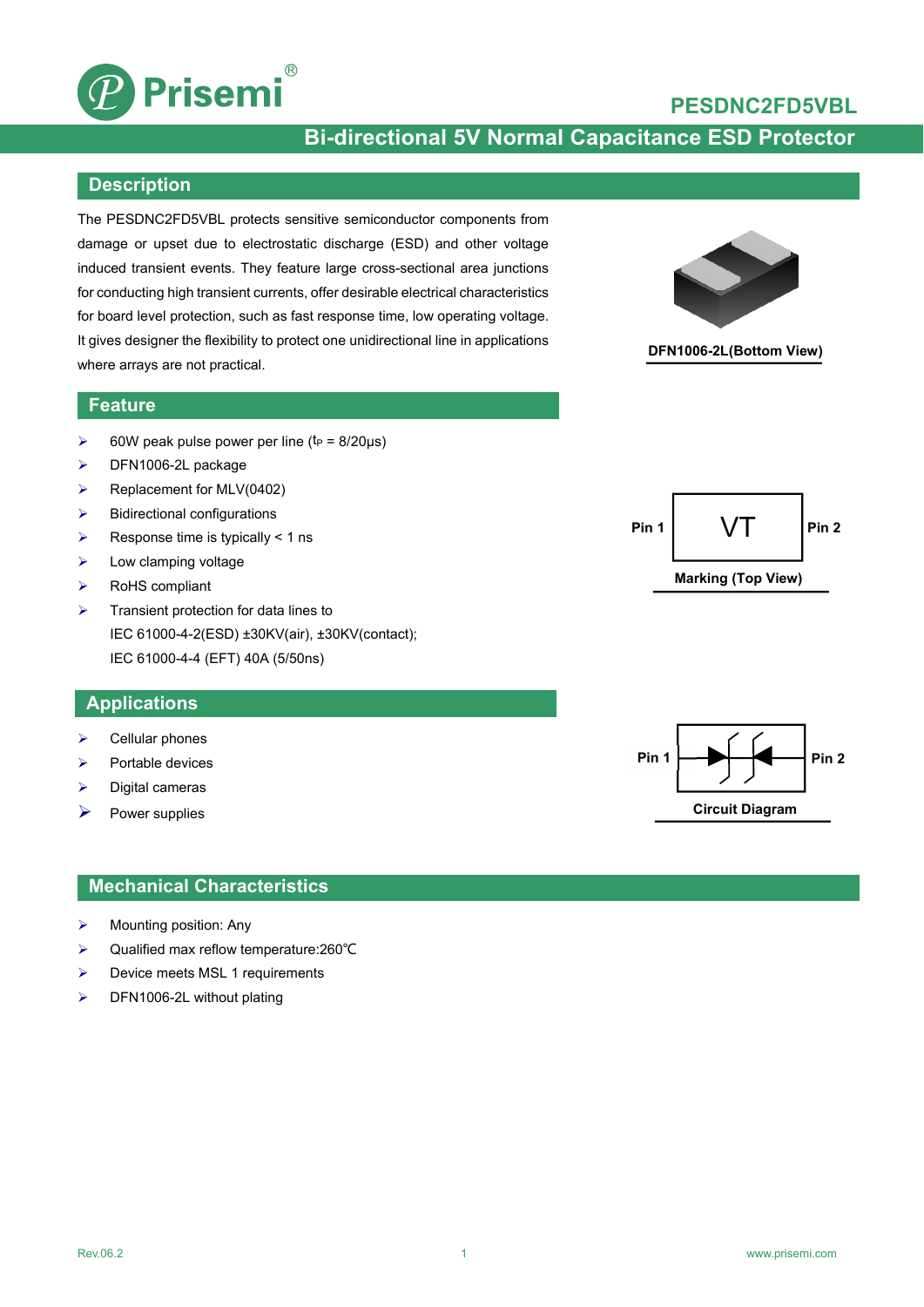## **Electronics Parameter**

| <b>Symbol</b>         | <b>Parameter</b>                   |  |  |
|-----------------------|------------------------------------|--|--|
| Vrwm                  | Peak Reverse Working Voltage       |  |  |
| lR.                   | Reverse Leakage Current @ VRWM     |  |  |
| <b>V<sub>BR</sub></b> | Breakdown Voltage @ IT             |  |  |
| Iт                    | <b>Test Current</b>                |  |  |
| IPP                   | Maximum Reverse Peak Pulse Current |  |  |
| $V_{C}$               | Clamping Voltage $@$ IPP           |  |  |
| P <sub>PP</sub>       | Peak Pulse Power                   |  |  |
| $C_J$                 | <b>Junction Capacitance</b>        |  |  |
| I۴                    | <b>Forward Current</b>             |  |  |
| VF                    | Forward Voltage $@$ I <sub>F</sub> |  |  |



# **Electrical characteristics per line@25**℃**( unless otherwise specified)**

| <b>Parameter</b>             | <b>Symbol</b>           | <b>Conditions</b>                | Min. | Typ. | Max. | <b>Units</b> |
|------------------------------|-------------------------|----------------------------------|------|------|------|--------------|
| Peak Reverse Working Voltage | <b>V</b> <sub>RWM</sub> |                                  |      |      | 5.0  | V            |
| Breakdown Voltage            | <b>V<sub>BR</sub></b>   | $I_t = 1mA$                      | 5.7  | 7.0  | 9.0  | V            |
| Reverse Leakage Current      | lR                      | $V_{\text{RWM}} = 5V$ T=25°C     |      |      | 1    | uA           |
| <b>Clamping Voltage</b>      | $V_C$                   | $I_{PP} = 1A$ $t_P = 8/20 \mu s$ |      | 9.4  | 11.0 | V            |
| <b>Clamping Voltage</b>      | Vc.                     | $I_{PP} = 3A$ $t_P = 8/20 \mu s$ |      | 10.8 | 13.0 | V            |
| <b>Clamping Voltage</b>      | V <sub>c</sub>          | $I_{PP} = 4A$ tp = 8/20us        |      | 11.5 | 14.0 | V            |
| Junction Capacitance         | $C_j$                   | $V_R = 0V$ f = 1MHz              |      | 7.0  | 10.0 | рF           |

# **Absolute maximum rating@25**℃

| <b>Rating</b>                        | <b>Symbol</b>    | <b>Value</b> | <b>Units</b> |
|--------------------------------------|------------------|--------------|--------------|
| Peak Pulse Power $(t_p=8/20\mu s)$   | $P_{\text{pp}}$  | 60           | W            |
| Peak Pulse Current $(t_p=8/20\mu s)$ | <b>Ipp</b>       | 4.5          | А            |
| <b>Operating Temperature</b>         | TJ               | $-55$ to 150 |              |
| Storage Temperature                  | T <sub>STG</sub> | $-55$ to 150 | ∽            |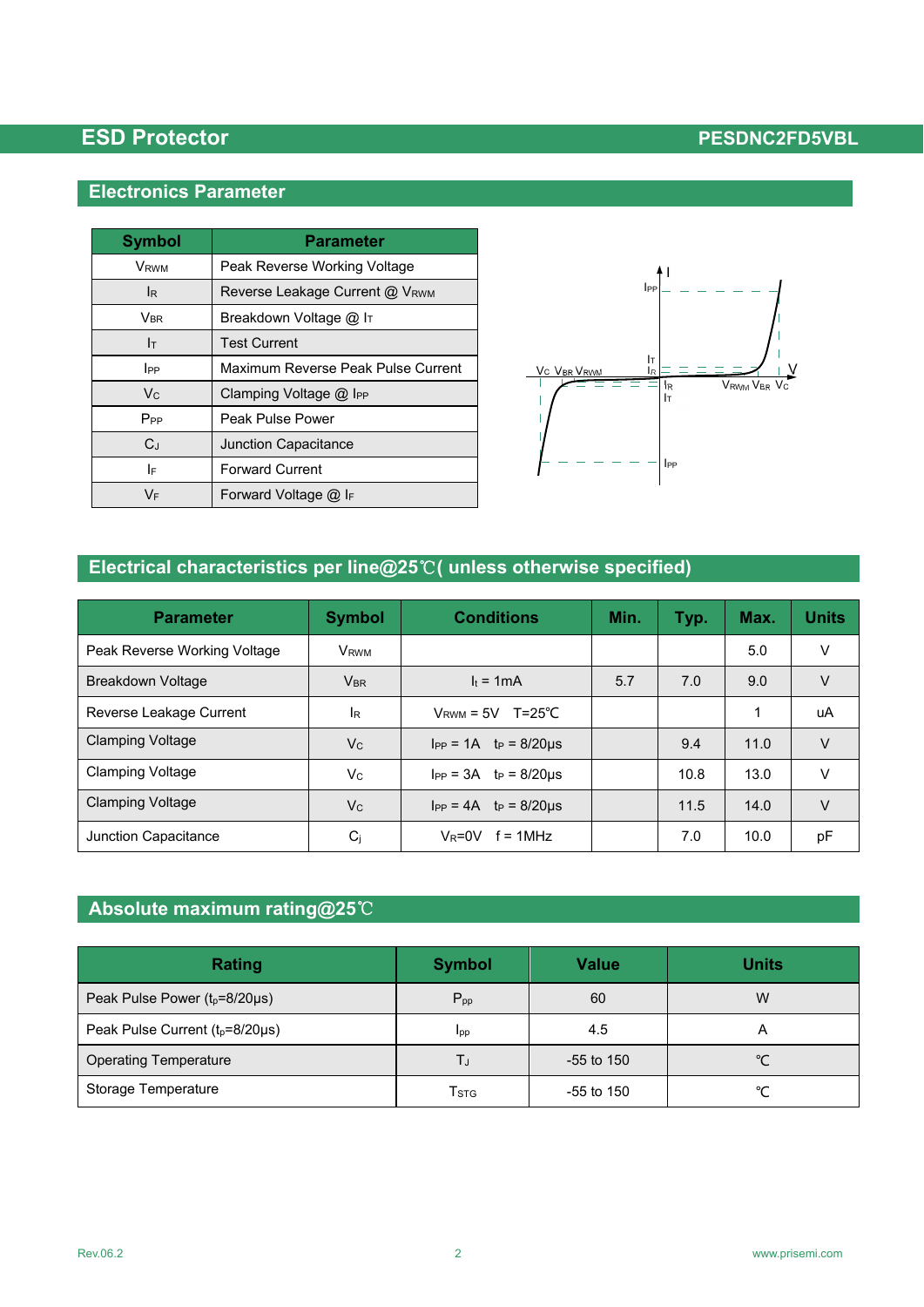## **Typical Characteristics**











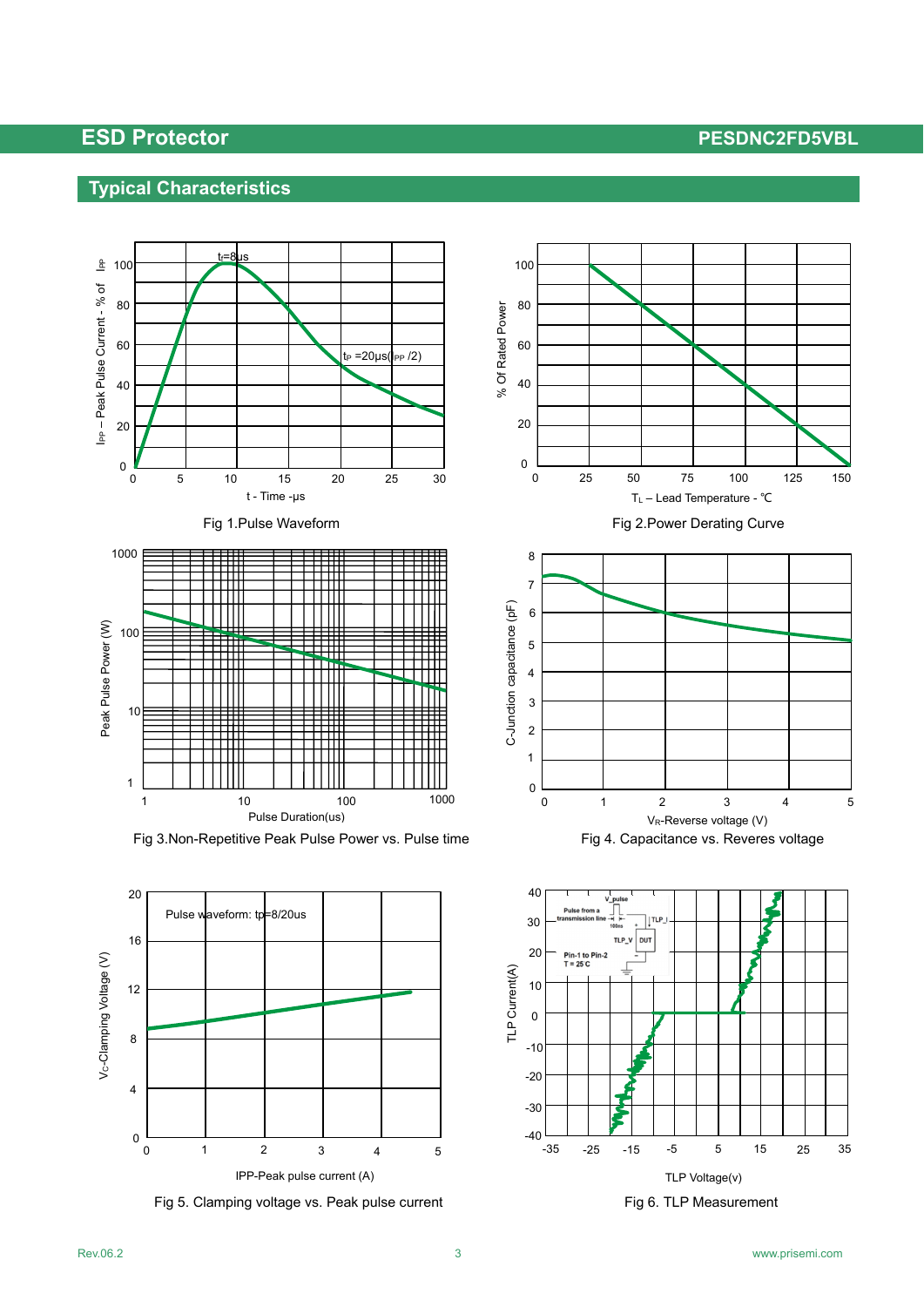## **Solder Reflow Recommendation**



Remark: Pb free for 260℃; Pb for 245℃.

## **PCB Design**

For TVS diodes a low-ohmic and low-inductive path to chassis earth is absolutely mandatory in order to achieve good ESD protection. Novices in the area of ESD protection should take following suggestions to heart:

- $\triangleright$  Do not use stubs, but place the cathode of the TVS diode directly on the signal trace.
- $\triangleright$  Do not make false economies and save copper for the ground connection.
- $\triangleright$  Place via holes to ground as close as possible to the anode of the TVS diode.
- $\triangleright$  Use as many via holes as possible for the ground connection.
- $\triangleright$  Keep the length of via holes in mind! The longer the more inductance they will have.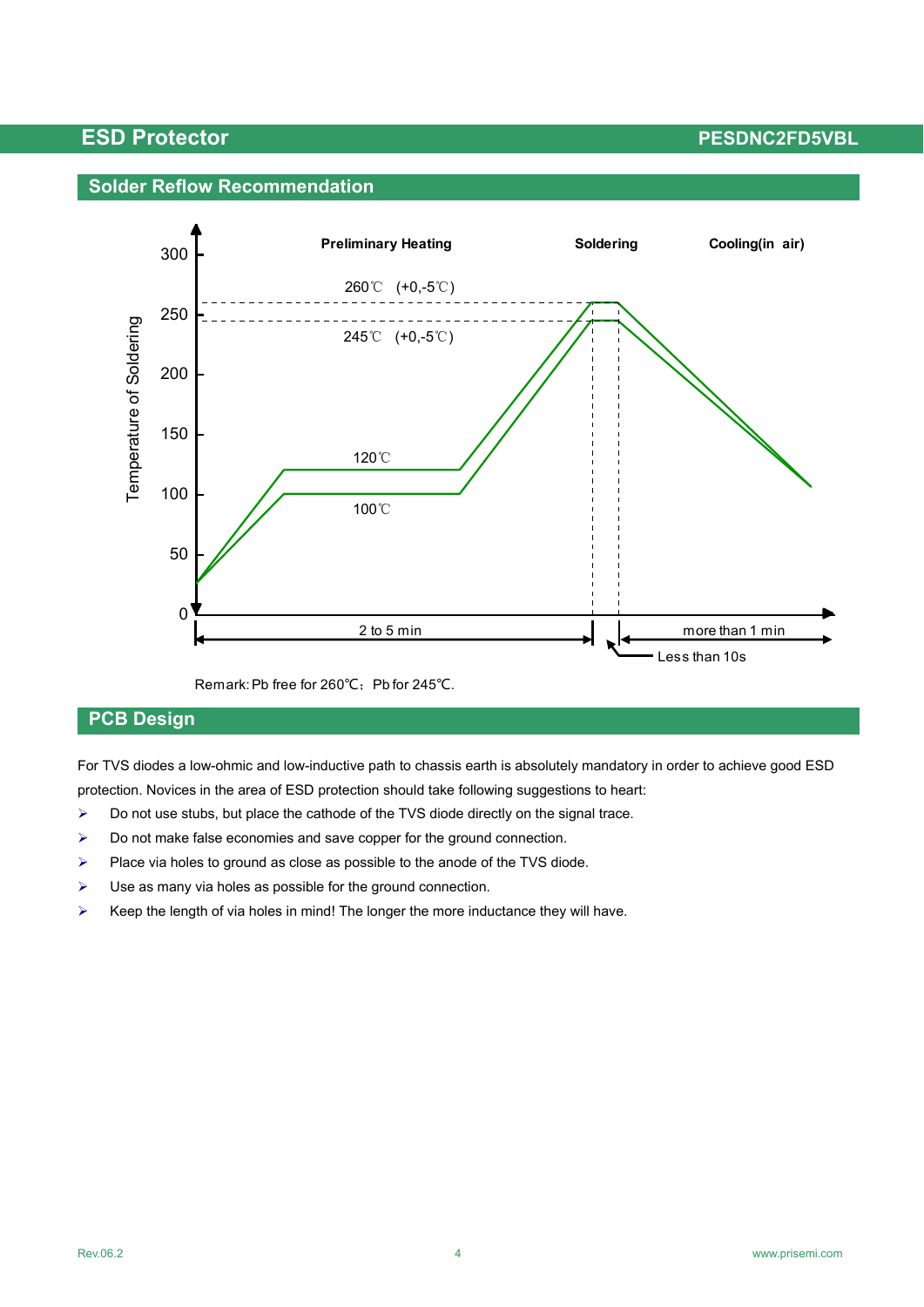# **Product dimension (DFN1006-2L)**



| Dim | <b>Millimeters</b> |            |            |  |
|-----|--------------------|------------|------------|--|
|     | <b>MIN</b>         | <b>NOM</b> | <b>MAX</b> |  |
| A   | 0.45               | 0.50       | 0.55       |  |
| B   | 0.00               | 0.02       | 0.05       |  |
| C   | 0.95               | 1.00       | 1.05       |  |
| D   | 0.55               | 0.60       | 0.65       |  |
| E   | 0.45               | 0.50       | 0.55       |  |
| F   | 0.20               | 0.25       | 0.30       |  |
|     | 0.15BSC            |            |            |  |



## **Ordering information**

| Device        | Package              | Reel | <b>Shipping</b>     |
|---------------|----------------------|------|---------------------|
| PESDNC2FD5VBL | DFN1006-2L (Pb-Free) | 711  | 10000 / Tape & Reel |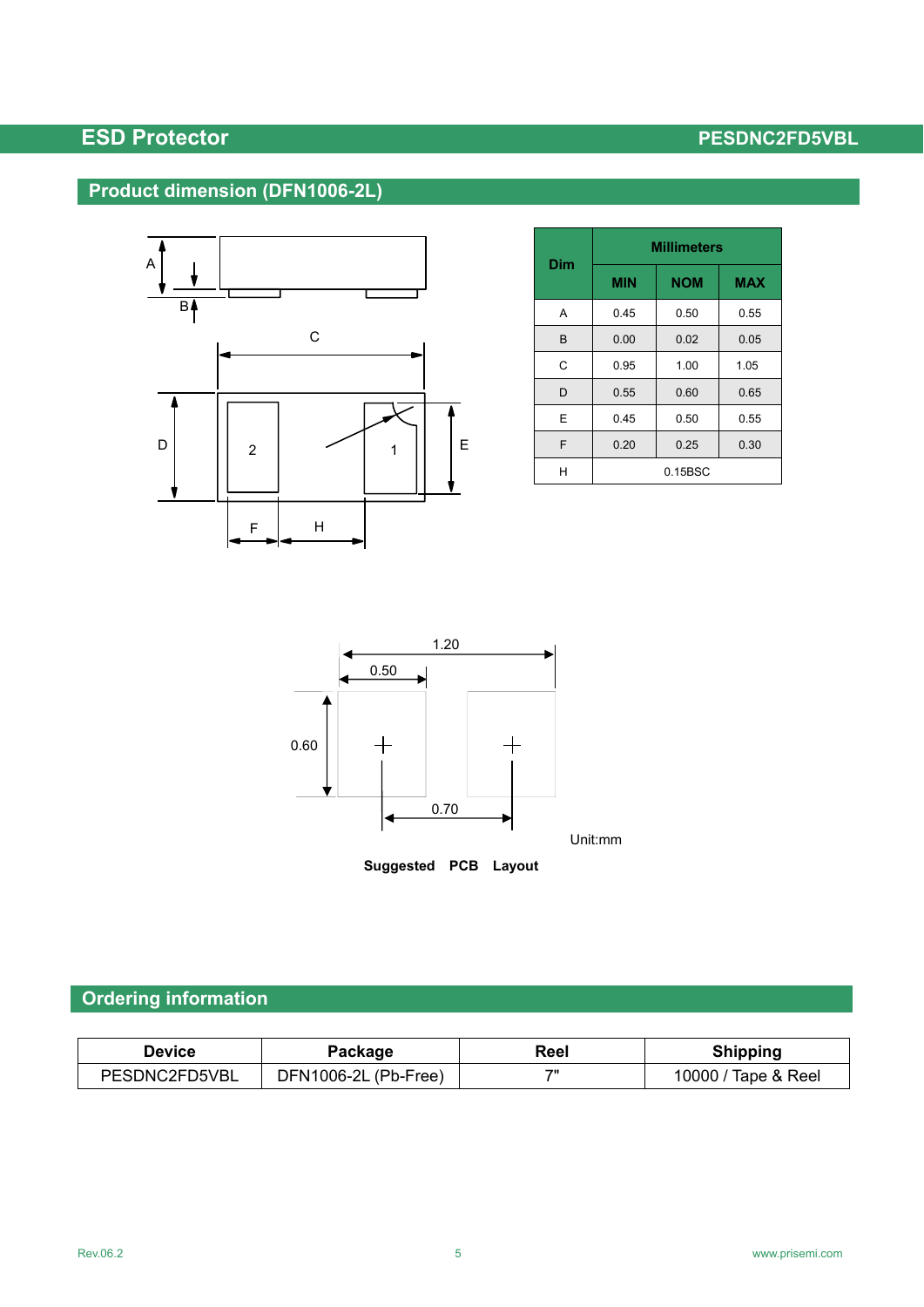# **Load with information**